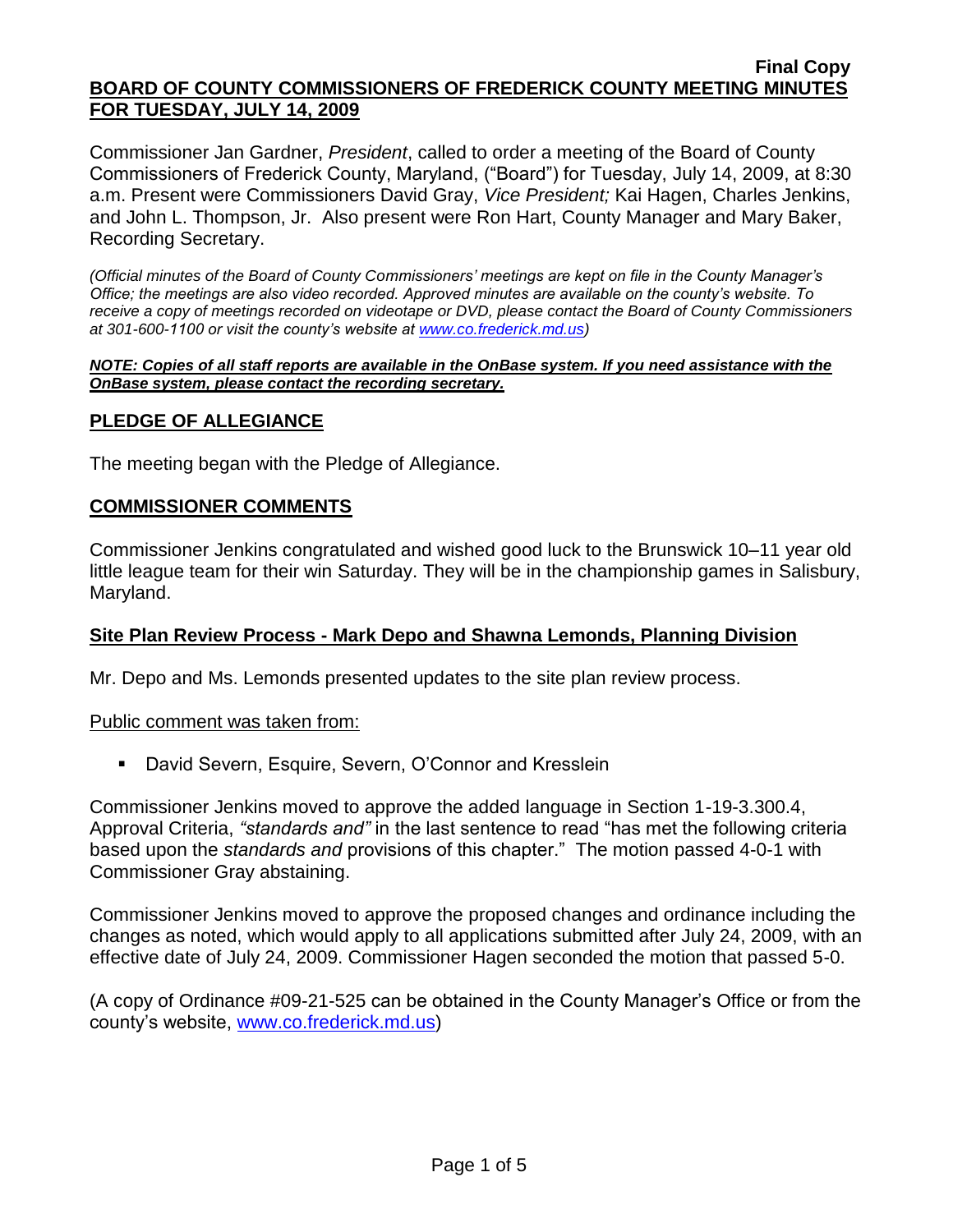### **Reconsideration of the Head Start One Time Program Improvements Grant - Pat Rosensteel and Ann Silverman, Citizens Services Division**

The following actions were made on July 9, 2009, regarding this grant:

- Commissioner Hagen moved to approve the balance of the consent agenda with the exception of Grant #1 and Easement #1. Commissioner Jenkins seconded the motion that passed 4-0 with Commissioner Gray absent.
- Commissioner Hagen moved to approve Grant #1 as presented. Commissioner Gardner seconded the motion that tied 2-2 with Commissioners Jenkins and Thompson opposed.
- Commissioner Thompson moved to strike the ice maker purchase as part of the grant package. Commissioner Jenkins seconded the motion that passed 3-1 with Commissioner Hagen opposed and Commissioner Gray absent.
- Commissioner Gardner requested to table Grant #1 until Commissioner Gray was present.

Commissioner Gray moved to approve the grant as presented and to include the ice maker. Commissioner Hagen seconded the motion.

Discussion followed with Commissioner Thompson reminding the Board that a motion was passed (3-1) on July 9 to exclude the ice maker and if it was the desire of the Board to now include the icemaker, then one of the commissioners who voted in the majority would have to make the motion to do so.

A motion was made by Commissioner Gardner to include the ice maker. The motion was seconded by Commissioner Hagen and passed 3-2 with Commissioners Jenkins and Thompson opposed.

Commissioner Jenkins offered an amendment to Commissioner Gray's motion that all items purchased under this grant were to be American made. Commissioner Thompson seconded the motion that failed 2-3 with Commissioners Gardner, Gray and Hagen opposed.

The main motion was voted on and passed 3-2 with Commissioners Jenkins and Thompson opposed.

### **Reconsideration of an Easement Over Tourism Council New Visitor Center Property, East Street - Bruce Dean, Esquire, McEvoy and Dean**

The following actions were made on July 9, 2009, regarding this easement: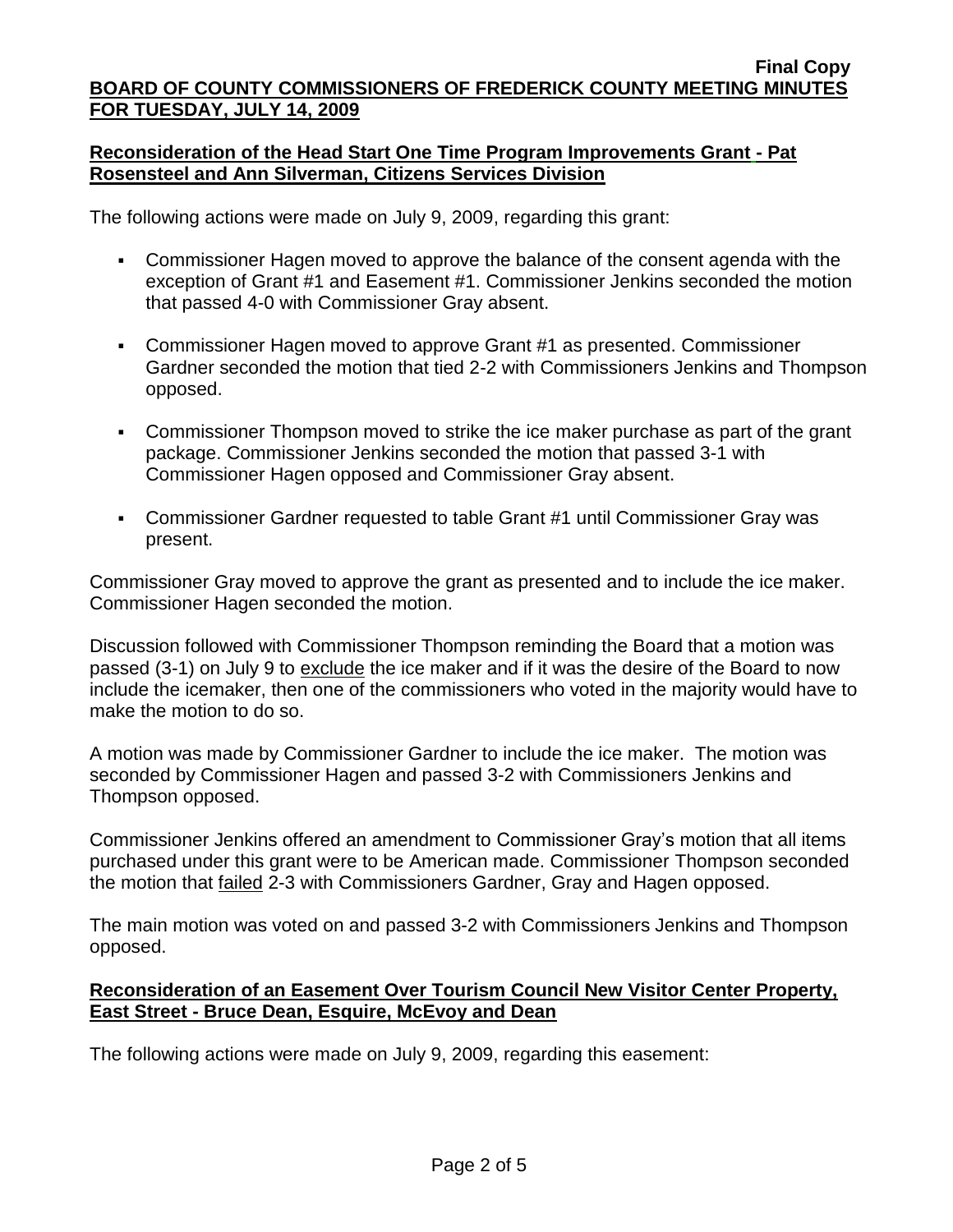- Commissioner Hagen moved to approve the balance of the consent agenda with the exception of Grant #1 and Easement #1. Commissioner Jenkins seconded the motion that passed 4-0 with Commissioner Gray absent.
- Commissioner Jenkins moved to deny Easement #1. Commissioner Thompson seconded the motion that tied 2-2 with Commissioners Gardner and Hagen opposed.
- Commissioner Gardner moved to table Easement #1 until Commissioner Gray was present.

Commissioner Hagen moved to approve the easement as presented. Commissioner Gray seconded the motion that passed 3-2 with Commissioners Jenkins and Thompson opposed.

### **Continued Discussion on the Proposed Ordinance Extending Development Deadlines and Approvals (Public Hearing Scheduled for Tuesday, July 14, 2009, at 7:00 p.m.) - Gary Hessong, Permitting and Development Review Division; Kathy Mitchell, Office of the County Attorney**

Staff briefed the Board on this item for the public hearing scheduled for tonight at 7:00 p.m.

# **Proposed Alignment for Reels Mill Road, Phase I - Jason Stitt, Public Works Division**

Mr. Stitt presented information regarding the proposed alignment.

There was no public comment.

Commissioner Jenkins moved to leave the alignment "as is." Commissioner Hagen seconded the motion that failed 2-3 with Commissioners Gardner, Gray and Thompson opposed.

Commissioner Gray moved for the Board to hold an evening public meeting in September at the Reichs Ford Road Public Safety Training Facility to obtain public input. Commissioner Hagen seconded the motion.

Commissioner Thompson moved to amend the motion to have a staff member from the Sheriff's Office in attendance to field questions and provide information regarding speeding concerns.

Commissioner Thompson moved to further amend the motion to have a discussion of speed cameras/speed enforcement on the night of the public meeting.

The motion made by Commissioner Gray, seconded by Commissioner Hagen, passed 5-0.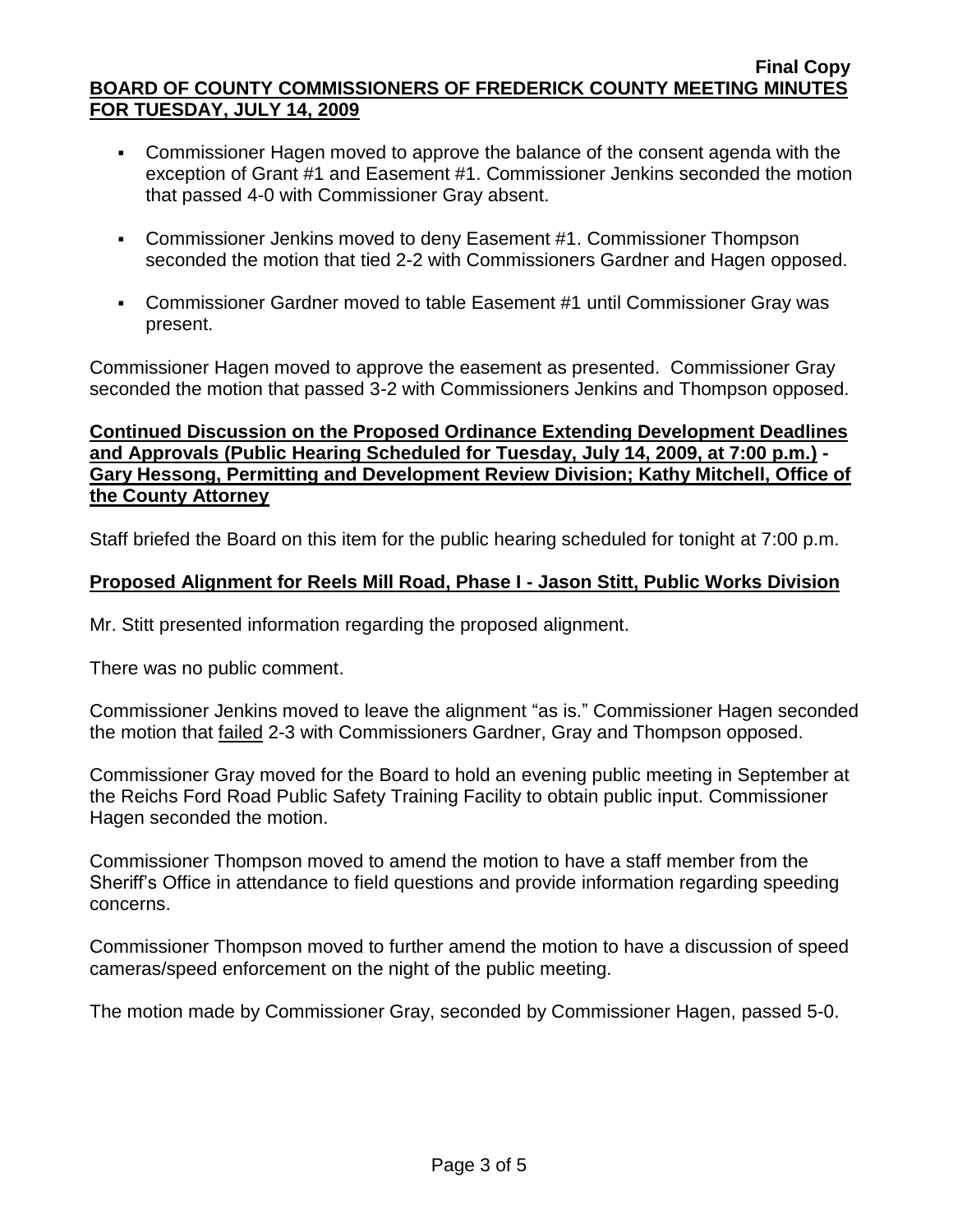# **Creation of the Carroll Manor/Point of Rocks Recreation Council - Jeremy Kortright, Parks and Recreation Division**

Mr. Kortright presented information regarding the creation of the recreation council.

There were no public comments.

Commissioner Gray moved approval of the creation of the Carroll Manor/Point of Rocks Recreation Council as presented. Commissioner Hagen seconded the motion that passed 5-0.

### **Neighborhood Stabilization Program 2 - Approval to Participate in Consortium and Submit Application - Jenny Short, Citizens Services Division**

Ms. Short presented information regarding the application, which if approved, would allocate federal funding under the American Reinvestment and Recovery Act of 2009 for the purchase of abandoned and foreclosed homes.

Public comment was taken from:

- **Ron Kramer, Executive Director, Habitat for Humanity**
- Frank Lucician, Associate Director of Multi-Family Programs, Interfaith Housing Alliance
- Steve Fox, Fox Realty
- Carroll Jones, Mayor, City of Brunswick
- **Tamara Osterman, Frederick County Association of Realtors**

Commissioner Hagen moved to approve the staff report as presented. Commissioner Gray seconded the motion that passed 3-2 with Commissioners Jenkins and Thompson opposed.

# **CLOSED SESSION**

Commissioner Jenkins moved to proceed into closed session in accordance with Maryland Annotated Code State Government Article § 10-508(a)(8) To consult with staff, consultants, or other individuals about pending or potential litigation. Commissioner Hagen seconded the motion that failed 2-3 with Commissioners Gardner, Gray and Thompson opposed.

The closed session was rescheduled to Thursday, July 16, 2009.

### **COMMISSIONERS COMMENTS**

None.